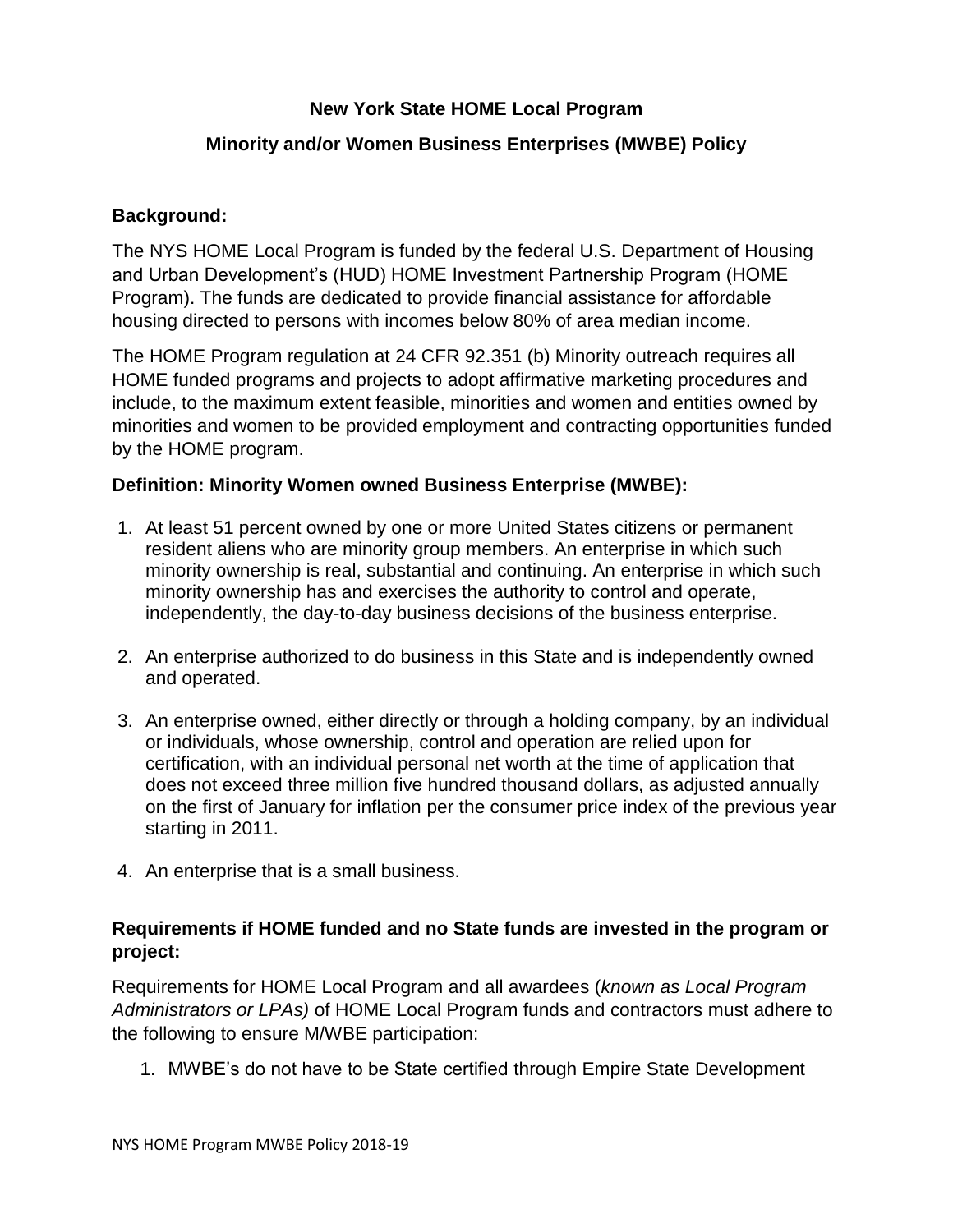- 2. LPAs must widen the pool of outreach and bid advertisements to attract more potential MWBE bidders.
- 3. Grantees must document all outreach activity
- 4. Solicitations must be marketed to local government, county and/or non-profit qualified contractor lists.
- 5. Solicitations must receive a minimum of three bids to award a contract.
- 6. Verify that the contractor has not been debarred from working with HUD.

## **Reporting Requirements:**

LPA's must submit to the HTFC Office of Community Renewal (OCR) an annual report detailing the outreach and activities provided to include, to the maximum extent feasible, minorities and women and entities owned by minorities and women to be provided employment and contracting opportunities funded by the HOME program. For those MWBE's that participate, the LPA must annually compile data for HUD's MWBE utilization report:

- The HOME Local Program contract SHARS ID
- Contract Amount
- Type of Trade
- Contractor ID #, name and address
- The report may include both State certified and non-State certified MWBEs
- Data submitted from LPAs to OCR annually. OCR compiles data and submits annual consolidated MWBE report to HUD.

## **Requirements if HOME funded and State funds are invested in the program or project:**

If HOME Program Funds are combined with New York State funds in a program or project, then LPAs must adhere to State requirements. Article 15-A of the State Executive Law was promulgated to ensure that only **State certified (as certified by Empire State Development Corporation)** MWBEs shall be given the opportunity for meaningful participation in the performance of State-assisted contracts and to facilitate the award of a fair share of State assisted contracts and subcontracts to such enterprises.

In accordance with Article 15-A, New York State Homes and Community Renewal (HCR) requires, for State funded program or projects, contractors to make good faith efforts to ensure that State Certified MWBEs have opportunities for meaningful participation on projects to be undertaken and financed with funds provided by HCR.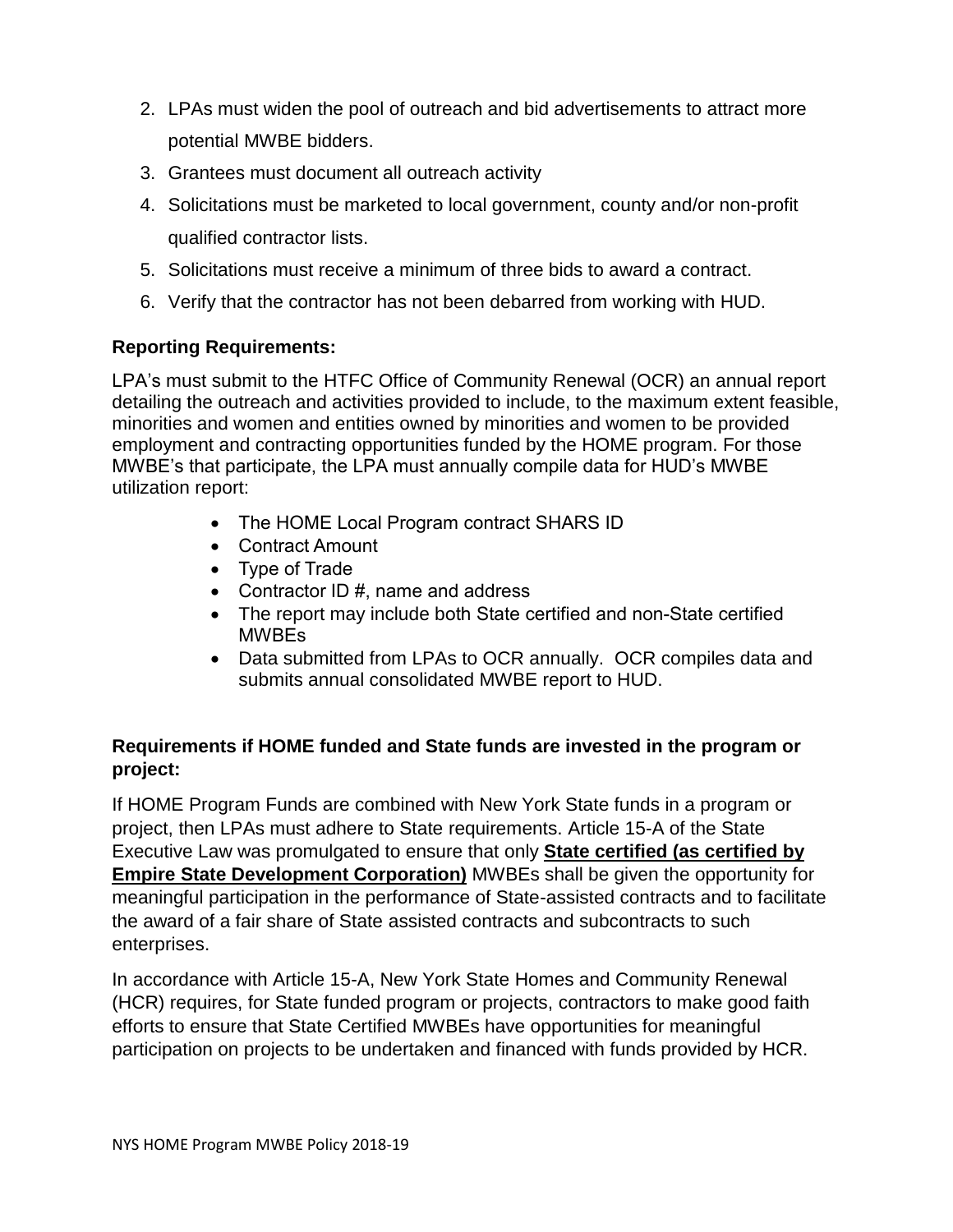Contract Amount Threshold:

- 1) All contracts more than \$100,000 in State funds for real property renovations and construction.
- 2) All contracts more than \$25,000 for labor, services equipment, materials or any combination thereof.

State funding goals for minority and women business enterprises: that at least 15% of the contract be allocated to MBEs and 15% allocated to WBEs that have been certified by the State of New York as certified MWBEs. The NYS MWBE Certified *MWBE Directory is located at:* [www.empire.state.ny.us.](http://www.empire.state.ny.us/))

#### **Reporting Requirements:**

State funding requires the submission of a Utilization Plan that describes:

- Projected use of NYS certified MWBEs
- Utilization of MWBEs at the required dollar amounts
- Must be submitted and approved before the grant funds are disbursed

The utilization plan must be submitted to the Office of Economic Opportunity and Partnership Development (OEOPD) for review.

OEOPD verifies good faith efforts to hire MWBEs and determines the availability of waivers of MWBE requirements as applicable.

LPAs must quarterly report to OEOPD on the following:

- 1. Cumulative Payment Statement
- 2. EEO Workforce Utilization

If an LPA does not meet State MWBE requirements, sanctions for non-compliance may include withholding contract execution and/or payments.

## **Definition: Minority/Women Business Enterprise (MWBE):**

- 1. At least 51 percent owned by one or more United States citizens or permanent resident aliens who are minority group members.
- 2. An enterprise in which such minority ownership is real, substantial and continuing.
- 3. An enterprise in which such minority ownership has and exercises the authority to control and operate, independently, the day-to-day business decisions of the business enterprise.